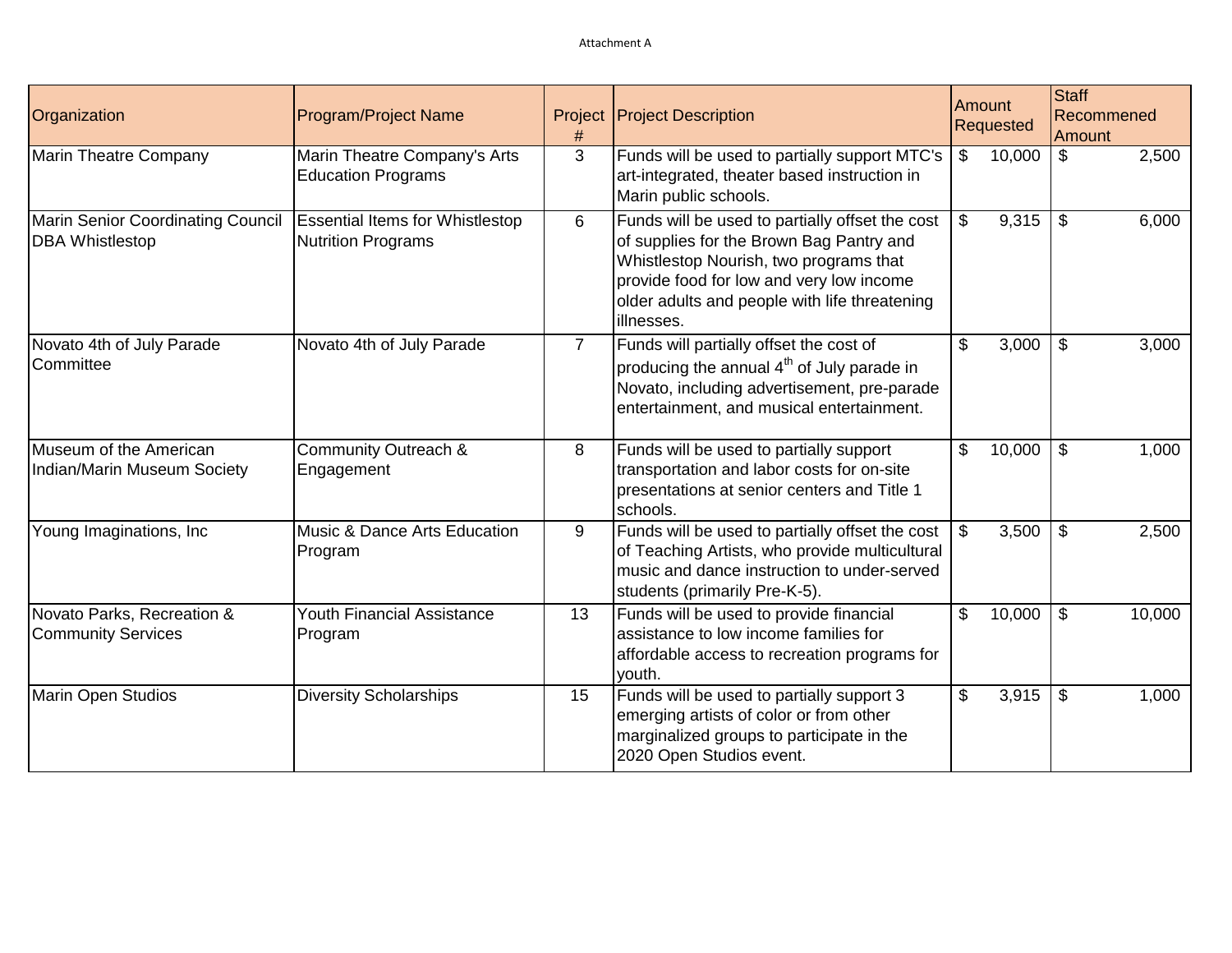| Novato Police Department                                     | Community Outreach/ Senior<br><b>Pedestrian Safety Education</b>     | 17 | Funds will be used to support community<br>outreach and social media efforts, and to<br>develop a pedestrian safety program for<br>seniors that ill include presentations and<br>distribution of traffic vests. | \$<br>5,000  | \$                         | 2,500 |
|--------------------------------------------------------------|----------------------------------------------------------------------|----|-----------------------------------------------------------------------------------------------------------------------------------------------------------------------------------------------------------------|--------------|----------------------------|-------|
| Marin Made                                                   | <b>Welding Class Scholarship</b>                                     | 18 | Funds will be used to partially offset the<br>costs of materials, shop time, and instructors<br>for free or heavily discounted welding classes<br>for low income children and adults.                           | \$<br>10,000 | \$                         | 2,000 |
| <b>DRAWBRIDGE Art Groups for</b><br><b>Homeless Children</b> | DrawBridge Art Programs for<br><b>Homeless Children</b>              | 19 | Funds will be used to support art programs<br>for children of homeless families in Marin City<br>and Novato.                                                                                                    | \$<br>10,000 | $\mathfrak{F}$             | 2,000 |
| <b>Friends of Corte Madera Creek</b><br>Watershed            | Saunders Avenue Bridge<br>Replacement                                | 20 | Funds will be used to partially offset the cost<br>of an evaluation report by an experienced<br>bridge expert that will be submitted to<br>Caltrans to secure federal funding.                                  | \$<br>10,000 | $\boldsymbol{\mathsf{S}}$  | 2,500 |
| Mill Valley Chamber Music Society                            | Mill Valley Chamber Music<br>Society Outreach Program                | 21 | Funds will be used to partially support four<br>outreach events at local schools and an<br>annual youth concert.                                                                                                | \$<br>2,025  | $\boldsymbol{\mathsf{\$}}$ | 1,500 |
| <b>Family Works</b>                                          | Parenting Class for Adults with<br><b>Developmental Disabilities</b> | 22 | Funds will be used to partially offset the costs $\frac{1}{2}$<br>to provide parenting training to 12 adults with<br>disabilities who are raising children.                                                     | 2,000        | $\mathfrak{F}$             | 2,000 |
| <b>Tamalpais Community Services</b><br><b>District</b>       | <b>Creekside Fridays</b>                                             | 24 | Funds will be used to partially offset the cost<br>of musicians to perform at the 9-week free<br>community sponsored concert series<br>presented by the Tamalpais Valley<br><b>Community Services District.</b> | \$<br>1,000  | $\sqrt[6]{\frac{1}{2}}$    | 1,000 |
| <b>Tamalpais Community Services</b><br><b>District</b>       | <b>Tam Valley Seniors</b>                                            | 25 | Funds will be used to partially offset costs of<br>providing weekly lunch and bingo for Tam<br>Valley seniors.                                                                                                  | \$<br>5,000  | $\boldsymbol{\mathsf{\$}}$ | 2,000 |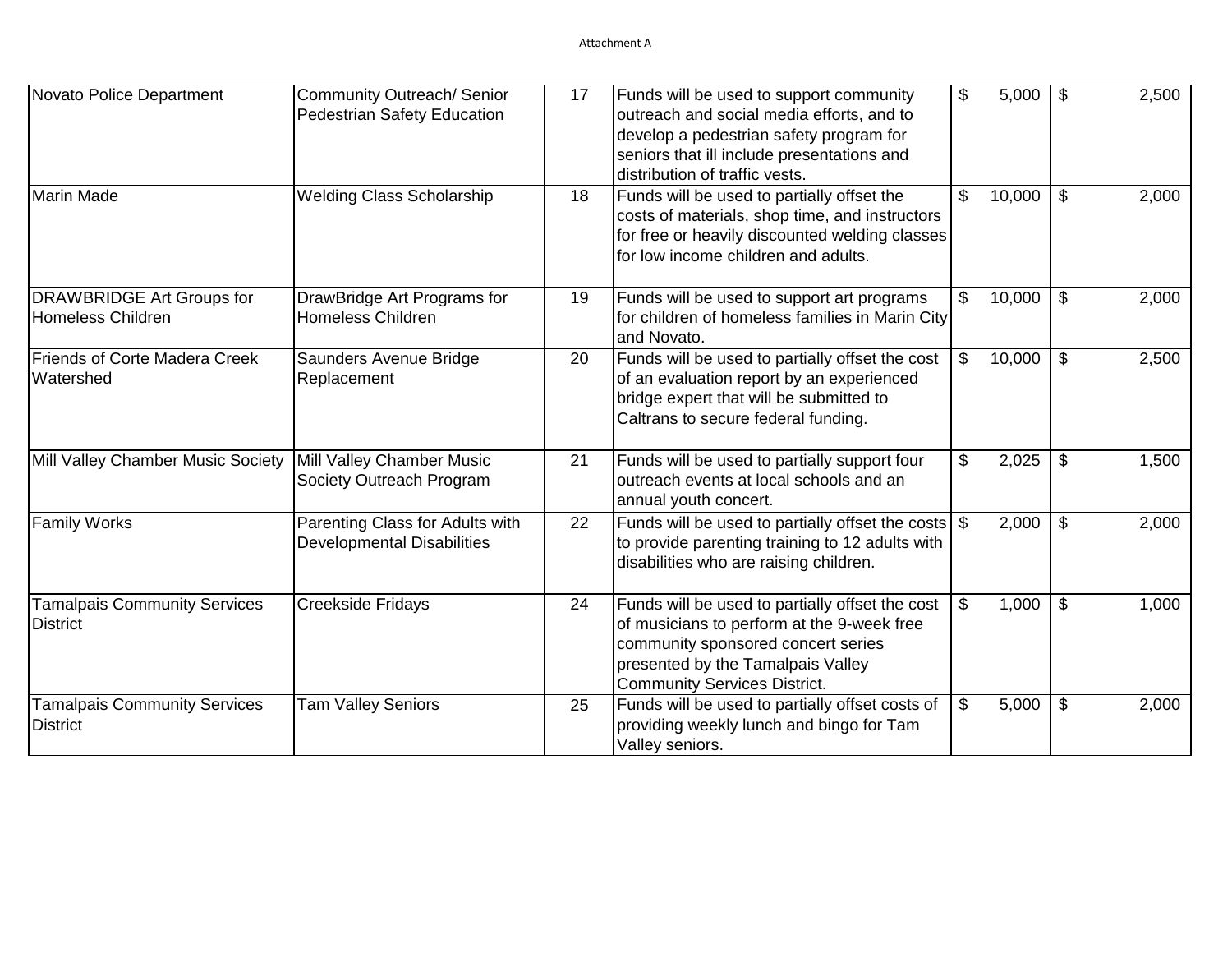| North Marin Community Services                      | <b>NMCS Phone Systems Upgrade</b>                                                                                                                       | 26 | Funds will be used to partially offset the costs<br>to rewire both of NMCS's centers and<br>replace and upgrade the phone system to<br>allow interoffice communications between the<br>two buildings and centralized manageability<br>of the system. | \$<br>10,000 | $\boldsymbol{\mathsf{\$}}$ | 5,000 |
|-----------------------------------------------------|---------------------------------------------------------------------------------------------------------------------------------------------------------|----|------------------------------------------------------------------------------------------------------------------------------------------------------------------------------------------------------------------------------------------------------|--------------|----------------------------|-------|
| Vietnam Veterans of America #547                    | Various programs and projects<br>targeted for veteran-oriented non-<br>profit organizations and activities<br>in support and assistance to<br>veterans. | 27 | Funds will be used to support an annual high<br>school education program and for donations<br>to nonprofits that assist veterans.                                                                                                                    | \$<br>10,000 | $\sqrt[6]{\frac{1}{2}}$    | 2,000 |
| American Legion Post 179, San<br>Anselmo, CA        | Interior refurbishment of the Log<br>Cabin                                                                                                              | 29 | Funds will be used to partially offset the cost<br>of repairing all the main room surfaces and<br>cosmetically improving the ladies restroom of<br>the Log Cabin.                                                                                    | \$<br>3,200  | \$                         | 1,500 |
| Enriching Lives through Music                       | Summer Instrumental and<br>Ensemble Music Camp                                                                                                          | 30 | Funds will be used to partially support a<br>summer music camp with instrument and<br>ensemble instruction, and music theory for 60<br>ELM students.                                                                                                 | \$<br>10,000 | $\mathfrak{F}$             | 2,500 |
| ForWords Literacy Lab                               | Saturdays and Summer<br><b>Explorations of Life and Culture</b>                                                                                         | 32 | Funds will partially offset transportation costs<br>and admission fees for art and cultural<br>experiences for first generation English<br>language students.                                                                                        | \$<br>5,000  | \$                         | 1,500 |
| <b>Autistry Studios</b>                             | Kitchen Upgrade                                                                                                                                         | 33 | Funds will be used to partially offset the costs<br>of upgrading the kitchen which is used to<br>teach and practice life skills and to provide<br>meals for autistic teens and adults.                                                               | \$<br>10,000 | $\boldsymbol{\mathsf{\$}}$ | 6,000 |
| Marin City People's Plan<br>(SF Permaculture Guild) | <b>Community Resilience Pilot</b><br>Project Phase I                                                                                                    | 34 | Funds will be used to partially offset the costs<br>to train Marin City youth to design and<br>implement a climate resistant permaculture<br>project.                                                                                                | \$<br>10,000 | $\boldsymbol{\mathsf{\$}}$ | 8,000 |
| Pt Reyes Farmers Market                             | Vendor Assistance Program                                                                                                                               | 35 | Funds will be used to offset the cost of<br>waiving 2019 season vendor fees for local<br>farmers to encourage participation.                                                                                                                         | \$<br>2,400  | \$                         | 2,400 |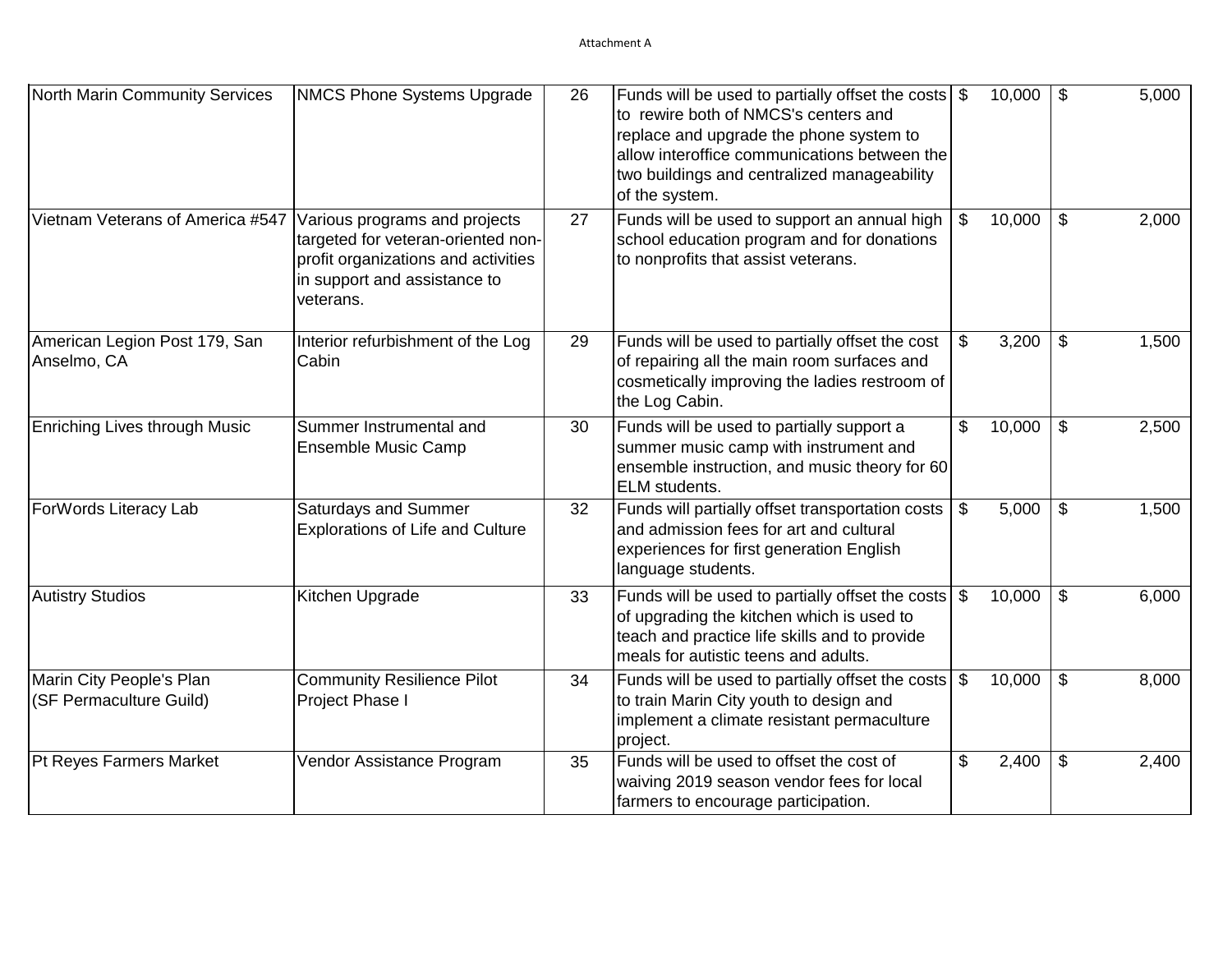| Mike's Bikes Foundation                                                       | 2019 San Rafael Sunset<br>Criterium                                     | 36 | Funds will be used to partially offset the cost<br>of producing an amateur and professional<br>bike race through downtown San Rafael.<br>The event is a fundraiser for the foundation<br>and its Africa Projects.  | \$<br>3,000  | \$                         | 1,500 |
|-------------------------------------------------------------------------------|-------------------------------------------------------------------------|----|--------------------------------------------------------------------------------------------------------------------------------------------------------------------------------------------------------------------|--------------|----------------------------|-------|
| <b>Buckelew Programs</b>                                                      | <b>Buckelew Employment Services</b>                                     | 38 | Funds will be used to partially offset the cost<br>of new furniture, computers, software and<br>monitors for staff and client use in the new<br>Employment Services space in Novato.                               | \$<br>10,000 | $\boldsymbol{\mathsf{\$}}$ | 3,000 |
| <b>Coleman Parent Teacher</b><br>Organization<br>(San Rafael City<br>Schools) | Technology Improvements -<br><b>Classroom Projectors</b>                | 39 | Funds will be used to offset the cost to<br>purchase and install multi-media projectors in<br>6 classrooms.                                                                                                        | \$<br>10,000 | $\boldsymbol{\mathsf{S}}$  | 6,557 |
| First Missionary Baptist Church                                               | Marin City Fatherhood Council                                           | 41 | Funds will be used to offset the cost to<br>provide a Marin City Fathers' Day event.                                                                                                                               | \$<br>10,000 | $\boldsymbol{\mathsf{\$}}$ | 2,000 |
| Mountain Play Association                                                     | <b>Youth Arts Education</b>                                             | 42 | Funds will be used to partially offset the costs<br>to provide an after school theater class at<br>Davidson Middle School and to develop<br>educational activities for youth before<br>Mountain Play performances. | \$<br>5,000  | $\$\$                      | 4,000 |
| The School of Environmental<br>Leadership                                     | <b>Environmental Leadership</b><br>Institute at Venetia Valley          | 43 | Funds will be used to partially offset the costs<br>for 9th grade SEL students to provide a day<br>of environmental leadership activities at<br>Venetia Valley Middle School.                                      | \$<br>10,000 | $\mathfrak{F}$             | 4,000 |
| <b>Bay Area Discovery Museum</b>                                              | Family Access Memberships for<br>Marin Residents                        | 45 | Funds will be used to partially offset the cost<br>of providing 50 Family Access Memberships<br>Ito Iow-income Marin residents.                                                                                    | \$<br>6,248  | $\mathbb{S}$               | 2,000 |
| <b>Matrix Parent Network and</b><br><b>Resource Center</b>                    | Transitioning to Kindergarten for<br><b>Children with Special Needs</b> | 49 | Funds will be used to partially offset the cost<br>to develop a workshop on transitioning to<br>kindergarten for parents and caregivers of<br>children with disabilities.                                          | \$<br>3,760  | $\mathfrak{L}$             | 2,000 |
| The River Otter Ecology Project                                               | Fun in the Field: Hands on<br>Science Education                         | 51 | Funds will be used to partially offset the costs<br>to provide a hands-on environmental<br>education series to 35 Tomales High School<br>students.                                                                 | \$<br>9,545  | $\boldsymbol{\mathsf{\$}}$ | 5,000 |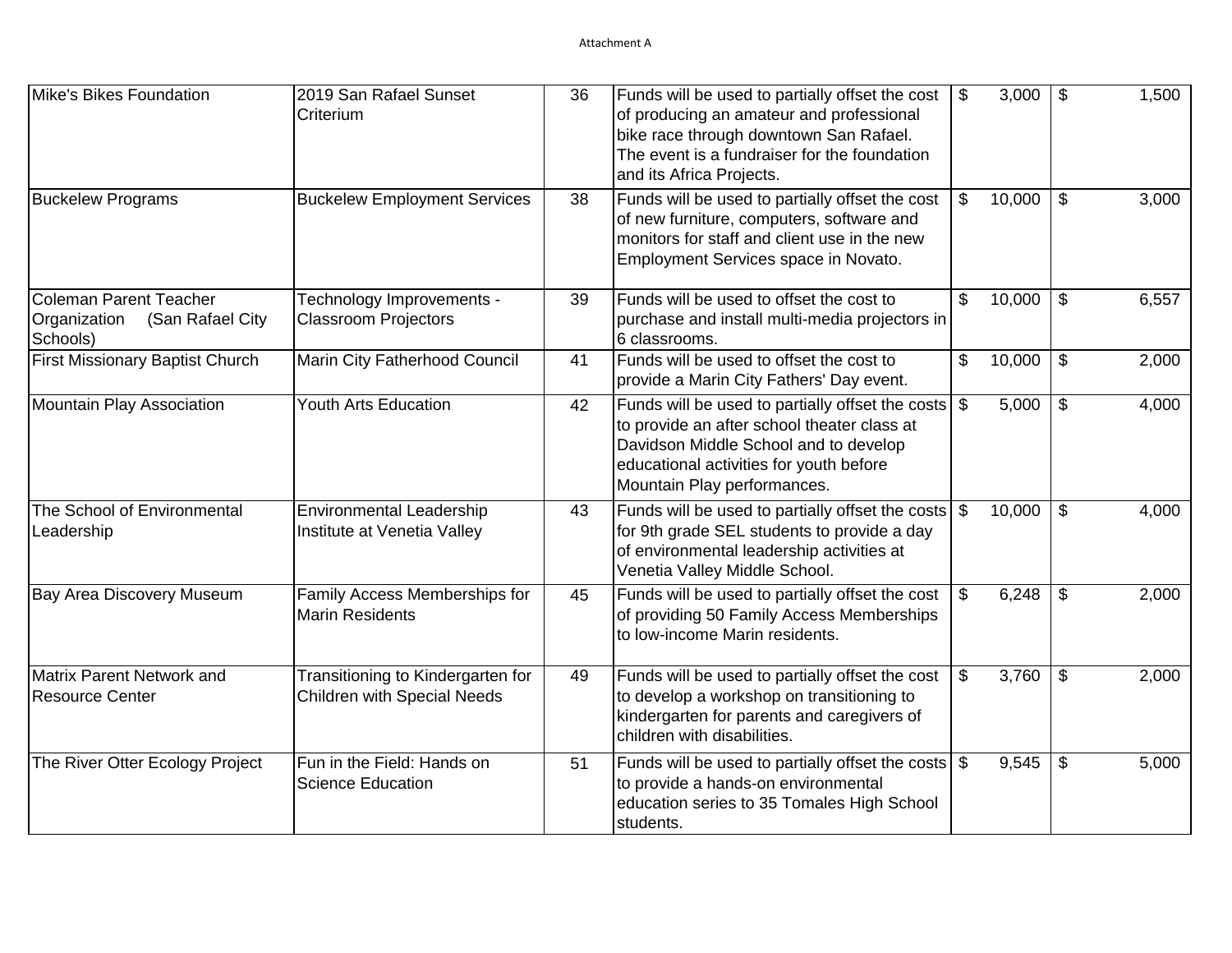| San Geronimo Valley Healthy<br><b>Community Collaborative</b><br>(San Geronimo Valley Community<br>Center)                   | San Geronimo Valley Historical<br>Society                                                                                                | 52 | Funds will be used to partially offset the costs<br>to incorporate the San Geronimo Valley<br>Historical Society, establish a board for the<br>nonprofit and create a website and tour<br>guide.                                  | \$             | 6,000  | \$                         | 3,000 |
|------------------------------------------------------------------------------------------------------------------------------|------------------------------------------------------------------------------------------------------------------------------------------|----|-----------------------------------------------------------------------------------------------------------------------------------------------------------------------------------------------------------------------------------|----------------|--------|----------------------------|-------|
| Kanbar Center for the Performing<br>Arts                                                                                     | The Festival of Summer Nights                                                                                                            | 53 | Funds will be used to partially offset the cost<br>of producing four interactive, multicultural arts<br>and music events this summer at the JCC.                                                                                  | \$             | 10,000 | \$                         | 2,000 |
| Bridge the Gap College Prep                                                                                                  | Development of Middle School<br>2.0 Curriculum - Literacy, Math<br>and Social-emotional Learning                                         | 55 | Funds will be used to partially offset the cost<br>of staff time for curriculum development,<br>implementation and refinement.                                                                                                    | \$             | 6,000  | $\mathfrak{F}$             | 3,000 |
| WildCare                                                                                                                     | Improvements to WildCare's<br>Wildlife Hospital and Marin<br>County's Only Wildlife Hospital -<br>Repairing Floors and Painting<br>Walls | 56 | Funds will be used to partially offset the costs $\frac{1}{2}$<br>to repair and repaint the floors and walls in<br>three medical rooms and the main hallway of<br>the hospital.                                                   |                | 4,250  | $\boldsymbol{\mathsf{\$}}$ | 1,000 |
| <b>Marin History Museum</b>                                                                                                  | Nostalgic Calendar & General<br><b>Brochure</b>                                                                                          | 59 | Funds will be used to produce a 2020<br>calendar which will be sold to fund future<br>calendars, and a 3-fold brochure promoting<br>the History Museum that will be distributed to<br>locations that provide tourist information. | \$             | 3,335  | \$                         | 3,335 |
| Bolinas Stinson Young Stewards of Bolinas Stinson Young Stewards<br>the Land<br>(Bolinas Stinson Beach School<br>Foundation) | of the Land                                                                                                                              | 60 | Funds will be used to partially offset the staff<br>costs to provide an outdoor, community<br>based after school program and campout for<br>West Marin 4th-8th grade students.                                                    | \$             | 7,000  | $\sqrt[6]{\frac{1}{2}}$    | 3,500 |
| San Geronimo Valley Affordable<br><b>Housing Association</b>                                                                 | Community Education and<br>Outreach and Website Redesign                                                                                 | 61 | Funds will be used to partially offset the costs<br>to provide four community workshops related<br>to housing issues and for the design and<br>implementation of a new user-friendly<br>website.                                  | $\mathfrak{S}$ | 10,000 | $\boldsymbol{\mathsf{\$}}$ | 5,000 |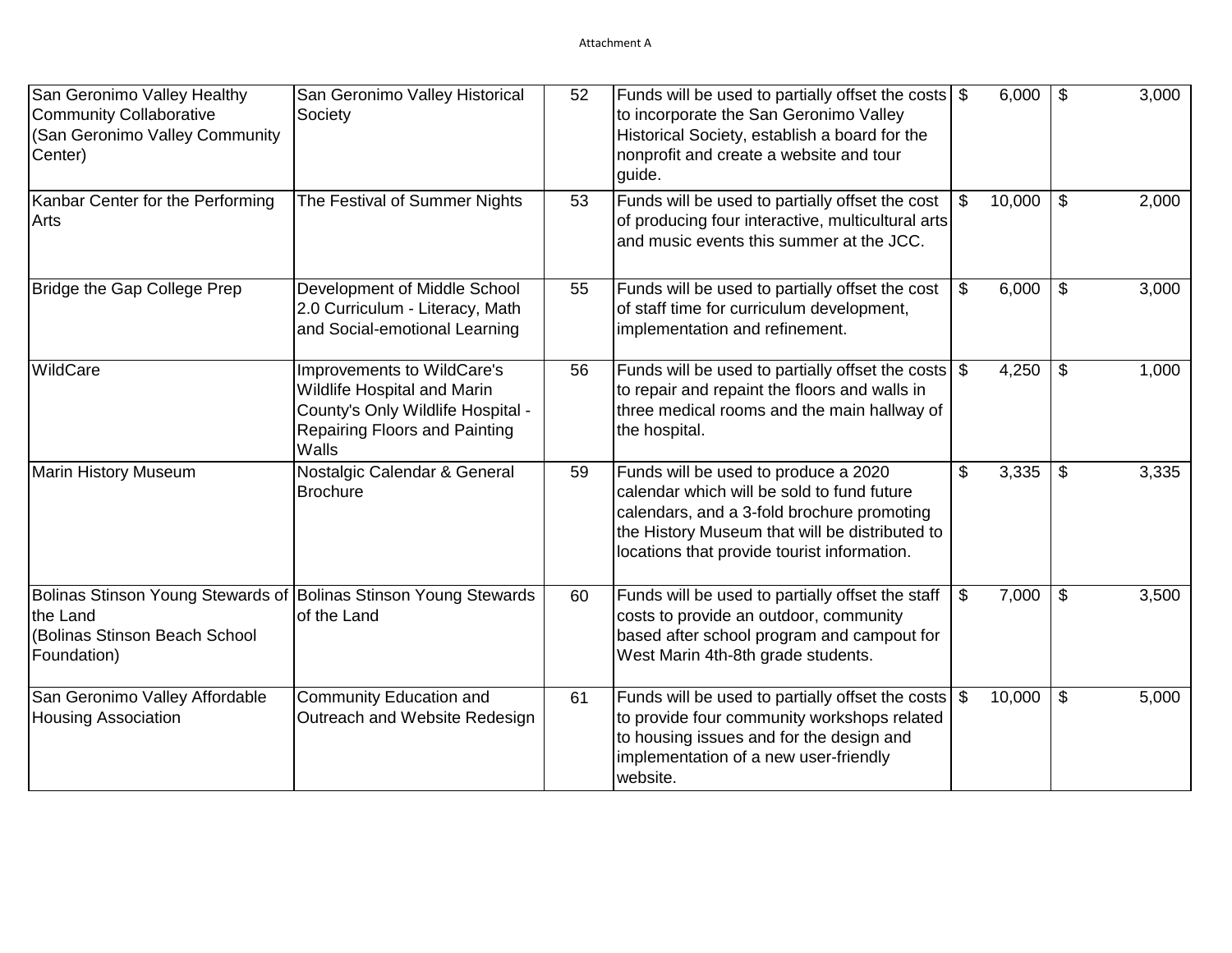| Resilient Neighborhoods                                       | Online Climate Action Program to                              | 62 |                                                                                                                                                                                                      |                | 10,000 | $\sqrt[6]{3}$             | 5,000  |
|---------------------------------------------------------------|---------------------------------------------------------------|----|------------------------------------------------------------------------------------------------------------------------------------------------------------------------------------------------------|----------------|--------|---------------------------|--------|
| (a project of Sustainable Marin)                              | Increase CO2 Reduction and<br><b>Create Safer Communities</b> |    | to implement an online Resilient<br>Neighborhoods Carbon Calculator and<br>Climate Action Plan with a robust database.                                                                               |                |        |                           |        |
| Fair Housing Advocates of<br>Northern California              | <b>Fair Housing Conference</b>                                | 66 | Funds will be used to partially offset the costs<br>of the annual Fair Housing Conference.                                                                                                           | \$             | 2,500  | $\mathfrak{S}$            | 2,500  |
| Youth Leadership Institute                                    | <b>Mental Health Summit</b>                                   | 67 | Funds will be used to partially offset the costs \$<br>of the Mental Health Summit on May 11,<br>2019.                                                                                               |                | 8,500  | $\boldsymbol{\mathsf{S}}$ | 8,500  |
| Slide Ranch                                                   | <b>School Nature Education</b><br>Program                     | 68 | Funds will be used to provide fee subsidies<br>for Title 1 schools and low-income<br>community groups to ensure that all<br>youth/teens can participate in an immersive<br>nature-education program. | \$             | 10,000 | $\mathfrak{F}$            | 5,000  |
| <b>Performing Stars</b>                                       | Performing Stars Marin City<br>Youth Media Resource Team      | 72 | Funds will be used to partially offset the cost<br>of camera equipment for Marin City youth<br>who have been taught video production skills<br>by CMCM.                                              | \$             | 6,000  | $\mathfrak{F}$            | 2,000  |
| <b>Marin City Community</b><br><b>Development Corporation</b> | <b>Summer Youth Empowerment</b><br>Program (SYEP)             | 73 | Funds will be used to provide weekly<br>stipends for 30 Marin City youth who attend<br>the eight week Summer Youth Employment<br>Program.                                                            | \$             | 10,000 | $\mathfrak{F}$            | 10,000 |
| <b>SurfWorks</b><br>(Surfrider)                               | SurfWorks summer 2019 camps                                   | 74 | Funds will be used to partially offset the cost<br>of providing free summer camp to teach<br>underserved youth to surf and to care for the<br>environment.                                           | \$             | 10,000 | \$                        | 3,000  |
| Hamilton K-8 School<br>(Novato Unified School District)       | <b>SummerHawks</b>                                            | 75 | Funds will be used to partially offset the cost<br>of a 5-week summer academic program for<br>4th-8th graders.                                                                                       | $\mathfrak{S}$ | 10,000 | $\overline{\mathbf{3}}$   | 2,500  |
| Hamilton K-8 School                                           | Hamilton Summer Algebra Prep                                  | 77 | Funds will be used to partially offset the<br>costs to provide a summer algebra prep class<br>for matriculating 8th grade students.                                                                  | $\frac{1}{2}$  | 10,000 | $\boldsymbol{\mathsf{S}}$ | 2,500  |